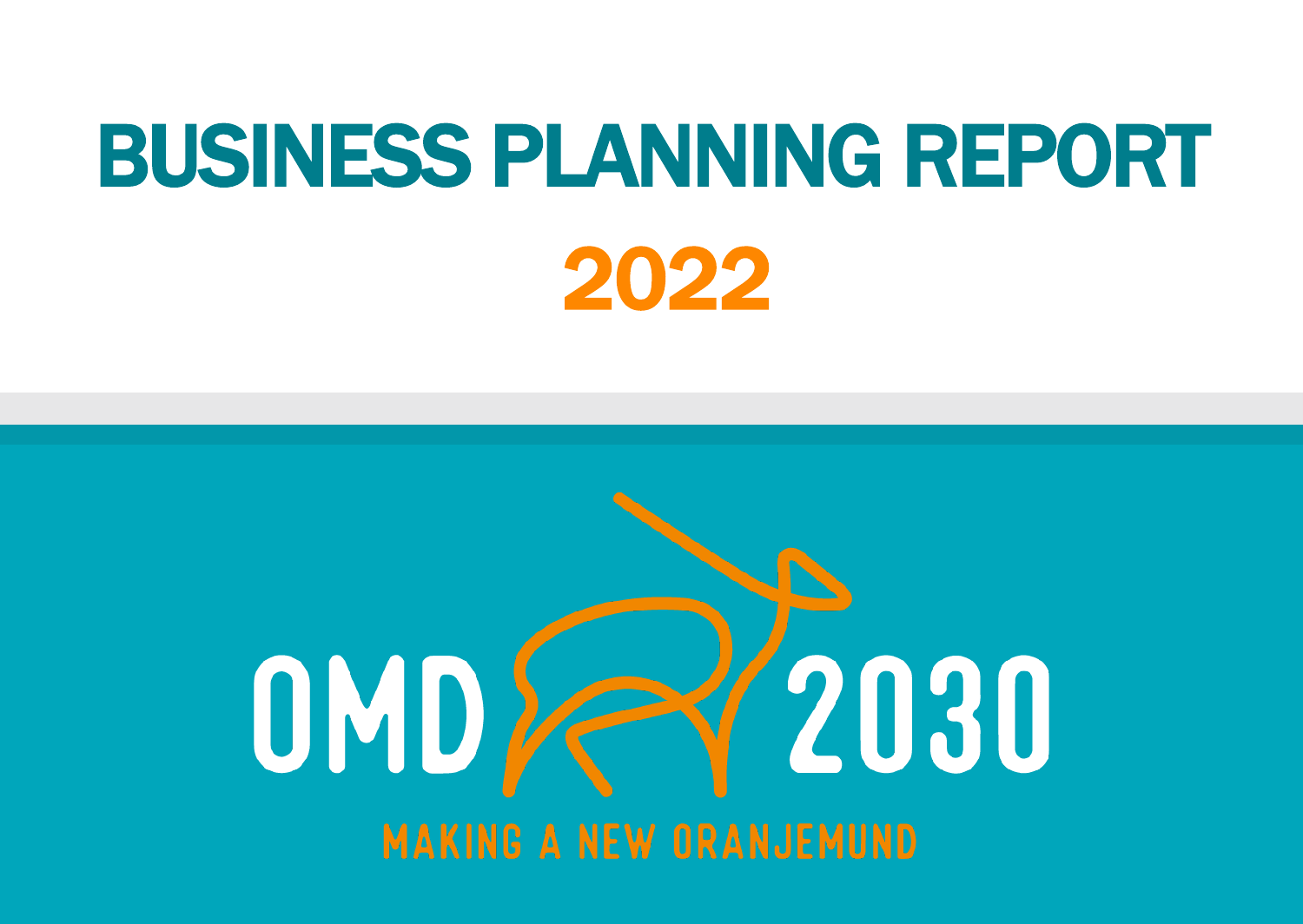

## OMD 2030: Annual Performance Report

#### **Contents**

|    |                                                                        | Slide No. |
|----|------------------------------------------------------------------------|-----------|
| 1. | <b>Document Purpose</b>                                                | 3         |
| 2. | <b>Business Planning Approach Outline</b>                              | 5.        |
| 3. | 2022 Project Execution Plans                                           | 8.        |
| 4. | 2022 Key Performance Indicators                                        | 15.       |
| 5. | 2022 Asset List                                                        | 17.       |
| 6. | 2022 Budget Outline                                                    | 19.       |
|    | 2022 Budgetary Requirements                                            | 20.       |
|    | ii. 2022 Potential External funding Sources (beyond Namdeb enablement) | 21.       |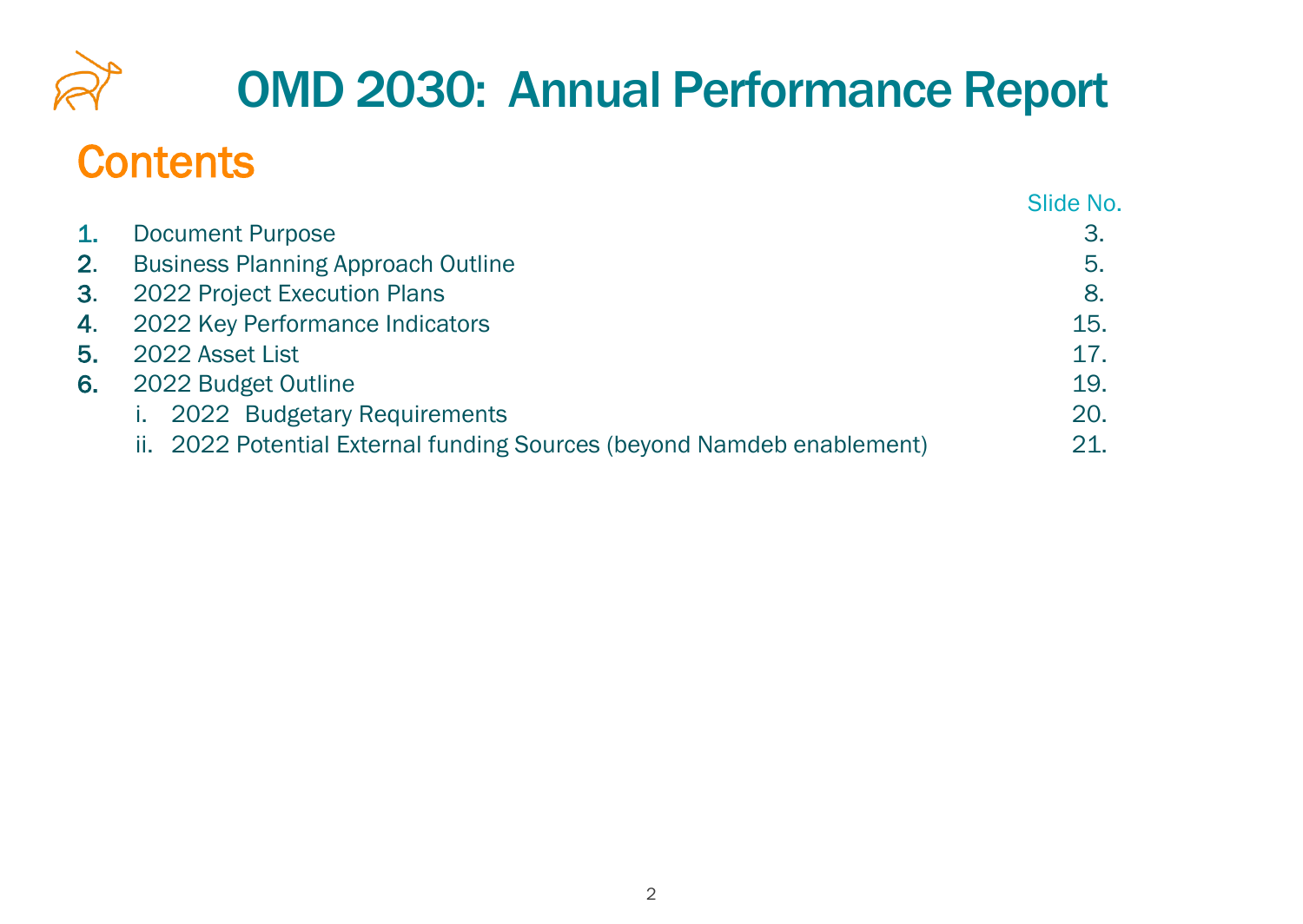

### OMD 2030: Document Purpose

This document outlines OMD 2030's Business Plans for 2022

#### A reminder

OMD 2030 is a Citizenry Association, specifically created:

- **1.** To represent, direct and engage the community of Oranjemund to achieve citizenry goals and objectives;
- 2. To form the Citizenry Partner of the Town Transformation Programme of Oranjemund alongside the Public and Private Sectors;
- **3.** OMD 2030 is a fully independent vehicle. However, alongside their own business discipline, they have complimentary delivery commitments to other stakeholders as part of funding support received:
	- Directly from Namdeb;
	- Directly from OTC and other potential donors (in future);
	- Indirectly from OMDis;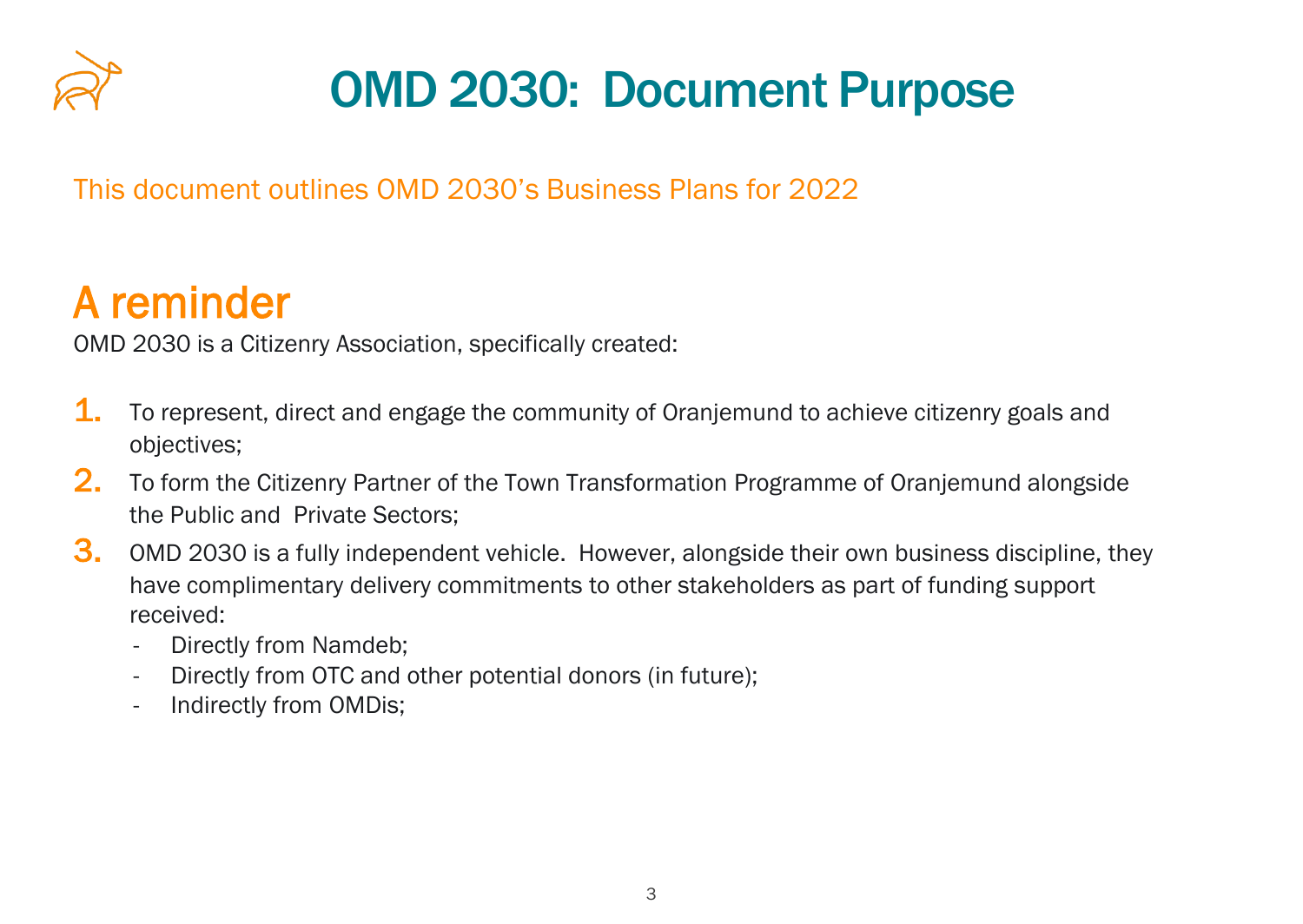

#### OMD 2030 – Strategic Purpose

#### All OMD 2030 projects must meet one or more of the following criteria:

- 1. Be a voice to/of/for the community;
- 2. Develop a sense of community;
- 3. Realistically support & assist town transformation;
- 4. Exhibit best practice of what a transformed community should be.

#### OMD 2030 – Strategic Focus

- Face of Oranjemund tourism;
- Creation of a new Town Brand;
- Citizenry engagement and activation.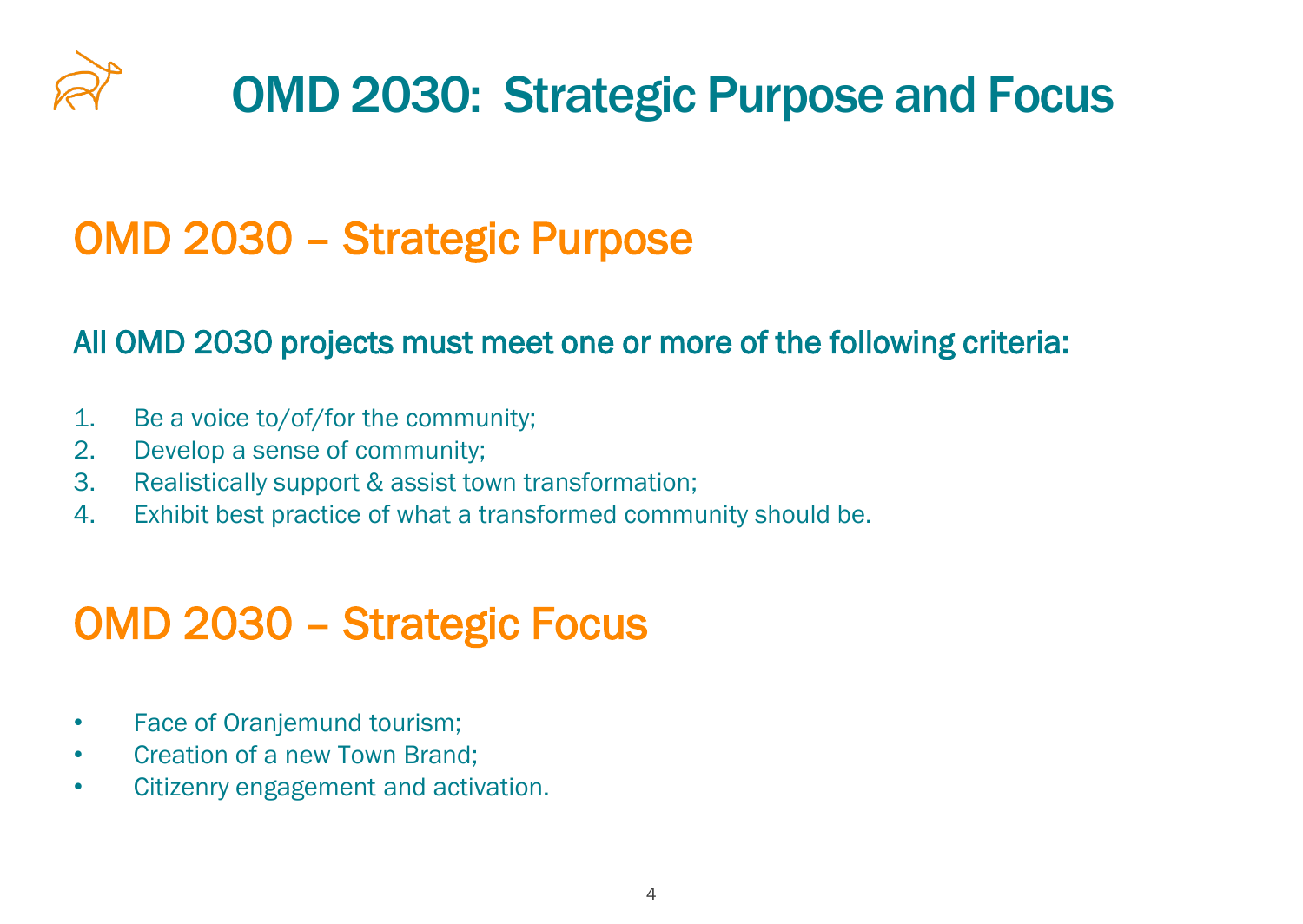# OMD 2030: Business Planning Approach

Currently, approximately 65% of OMD 2030's annual activities are pre-determined. The reminder of its capacity is available to respond to specific community needs as they materialise. It is particularly important that the citizenry engagement and activation component of OMD 2030's strategic focus is able to respond to pertinent community needs as they arise If the organisation is to play an effective role as the citizenry component of town transformation programme.

The delivery approach of OMD 2030 is based on the following principles:

- 1. All noted projects are qualified in the context of the Town Transform success criteria (as approved by the Town Transform stakeholders);
- 2. All plans include a 5% contingency;
- 3. 10% of the OMD 2030 budget is held in reserve;
- 4. Specific initiatives are earmarked for 100% support by OMD 2030, and some are part funded and supported by other stakeholders.

Next steps:

- 1. Develop an Oranjemund Community Development Strategy;
- 2. Review and progress the collective Town Transform Strategy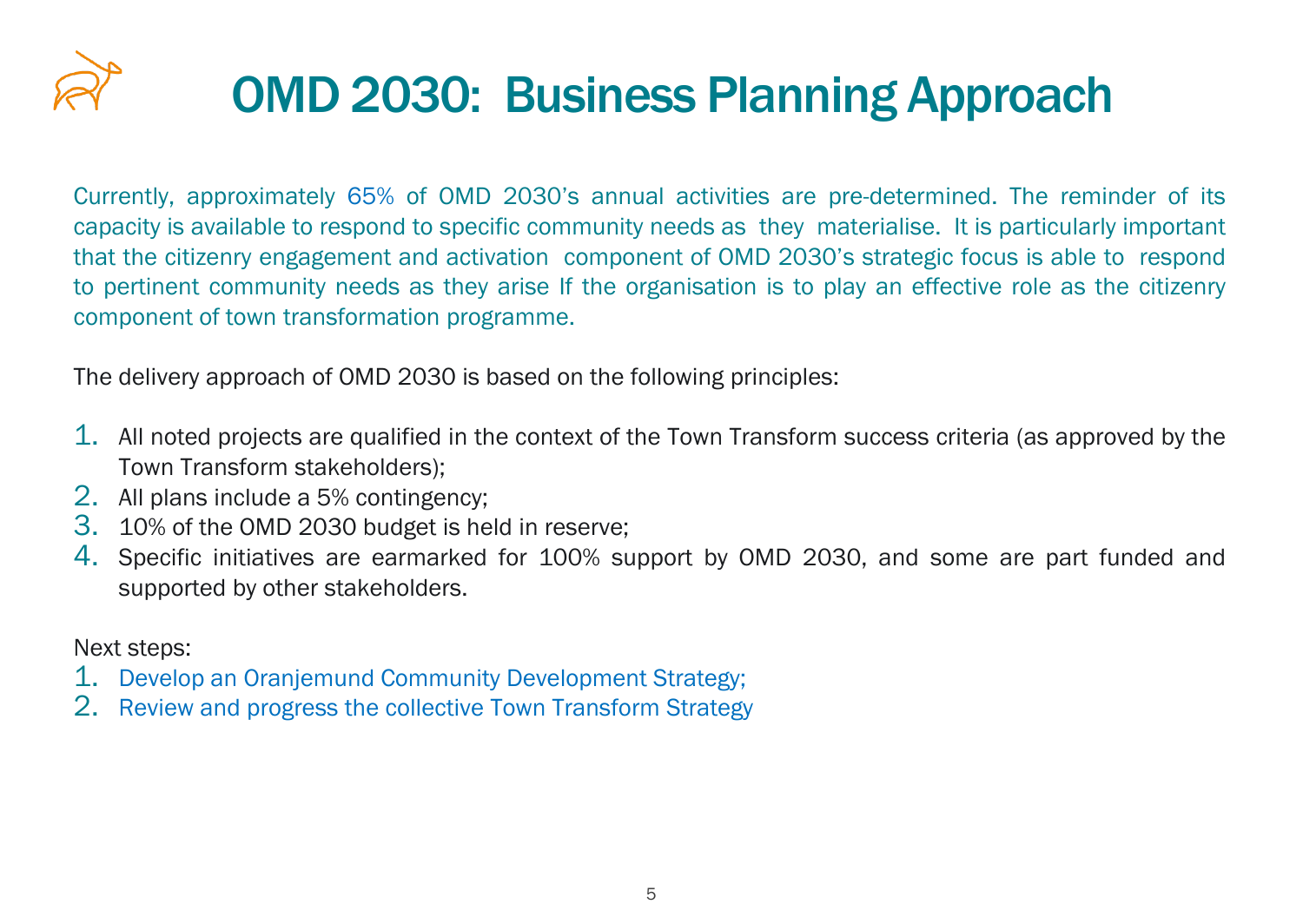

## OMD 2030: Project Evaluation Criteria

Project evaluation criteria form the 'why' behind all OMD 2030's delivery activities.

#### Community Development Projects

- Increase community engagement
- Provide citizenry education
- Increase citizenry participation in community activities
- Increase number of community volunteers
- Create an increased sense of pride and belonging
- Enhance sustainability
- Promote the town and its environmental brand
- Increase community compliance with service obligations •
- Strengthen the viability of the Local Authority
- Support entrepreneurial projects driven by other town stakeholders

Tourism Development Projects

- Attract an inflow of people to Oranjemund
- Increase local accommodation options
- Develop new visitor activities
- Increase local employment
- Provide training and capacity building opportunities
- Increase regional and national integration
- Support entrepreneurial projects driven by other town stakeholders
- Promote the town and environmental brand
- Enhance sustainability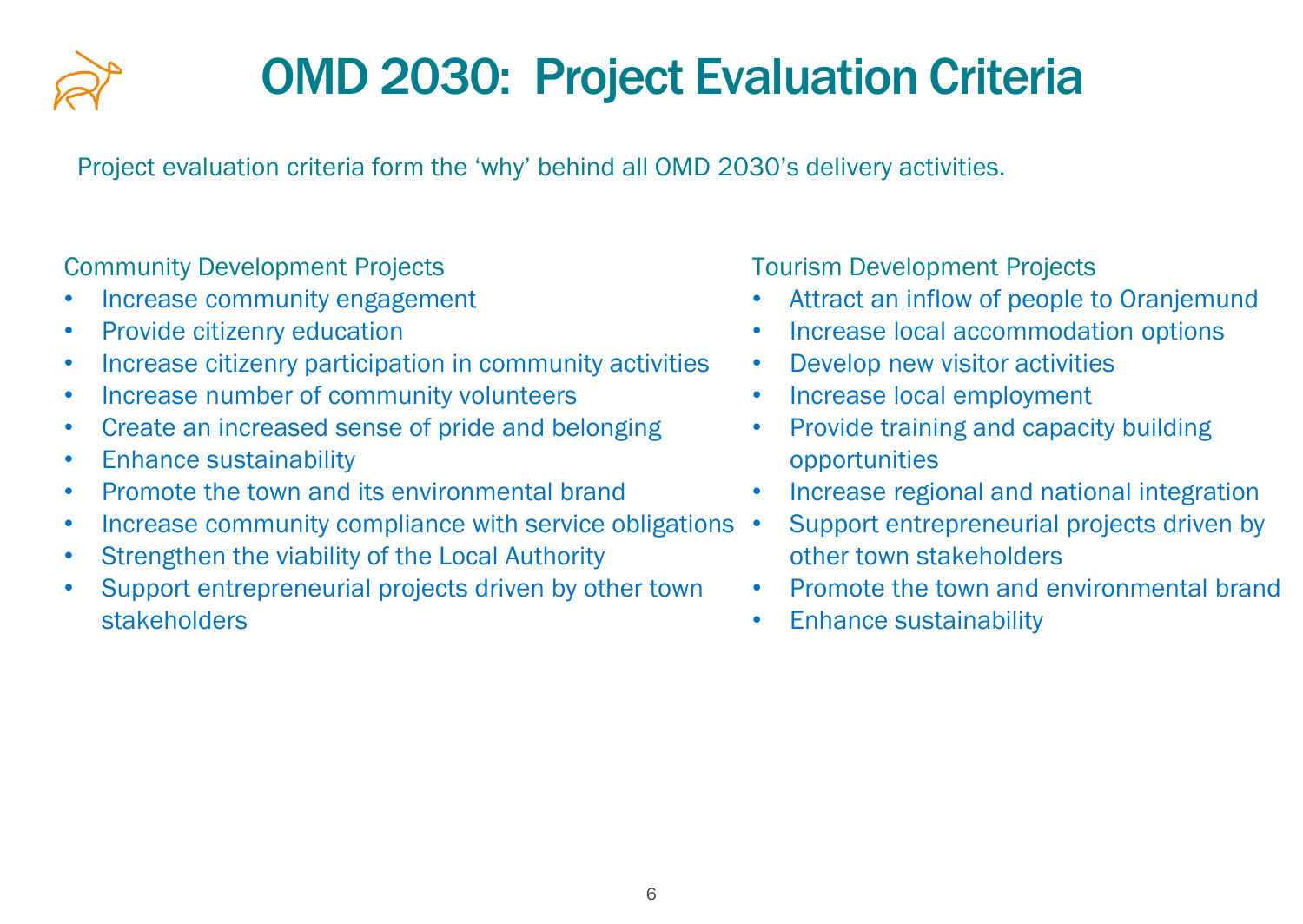

#### Town Transform Success Criteria

Town Transform success criteria specify the development impact measures outlined for Oranjemund's economic transformation by 2030. Criteria highlighted in orange are directly impacted by OMD 2030 activities.

|              | <b>Quantitative Success Measures</b>                    |     | <b>Qualitative Success Measures</b>                            |
|--------------|---------------------------------------------------------|-----|----------------------------------------------------------------|
| $\mathbf{1}$ | At least 3 large industries or viable businesses exist  | 1.  | New town identity has been created                             |
|              | (including mining)                                      | 2.  | Historic and social identity of town upheld, including mining  |
| 2.           | Approximately 30 more stable small and medium           |     | legacy                                                         |
|              | enterprises (SMEs) developed                            | 3.  | Town supports and prioritises sustainable business investments |
| 3.           | Town can support 1,000 employment equivalent            |     | (not short-term focus)                                         |
|              | opportunities or of equal value                         | 4.  | Environmental sustainability and conservation standards upheld |
| 4.           | Stable population of at least 5,000 residents can be    | 5.  | <b>Public healthcare meets community demands</b>               |
|              | supported by the Town Council and economy               | 6.  | Primary education adequately meets community demands;          |
| 5.           | Economy 30% self-reliant (local produce vs import)      |     | secondary education may be optional in a minimum viable town   |
| 6.           | At least 50% local ownership (homes and businesses)     | 7.  | Town integrated into regional and national plans               |
| 7.           | Rate payers 85% compliant with service obligations      | 8.  | Town complies with principles of the National Development Plan |
| 8.           | A viable Town Council exists                            | 9.  | Town reputation and track-record for transparent and ethical   |
| 9.           | Transform is self-funding of its operational budget and |     | town management                                                |
|              | obtains investor or donor support independently         | 10. | Citizens actively participate in the community                 |
| 10.          | Comprehensive public sector healthcare                  | 11. | Citizens consistently consider Oranjemund as their town of     |
|              | 11. Adequate education                                  |     | active choice                                                  |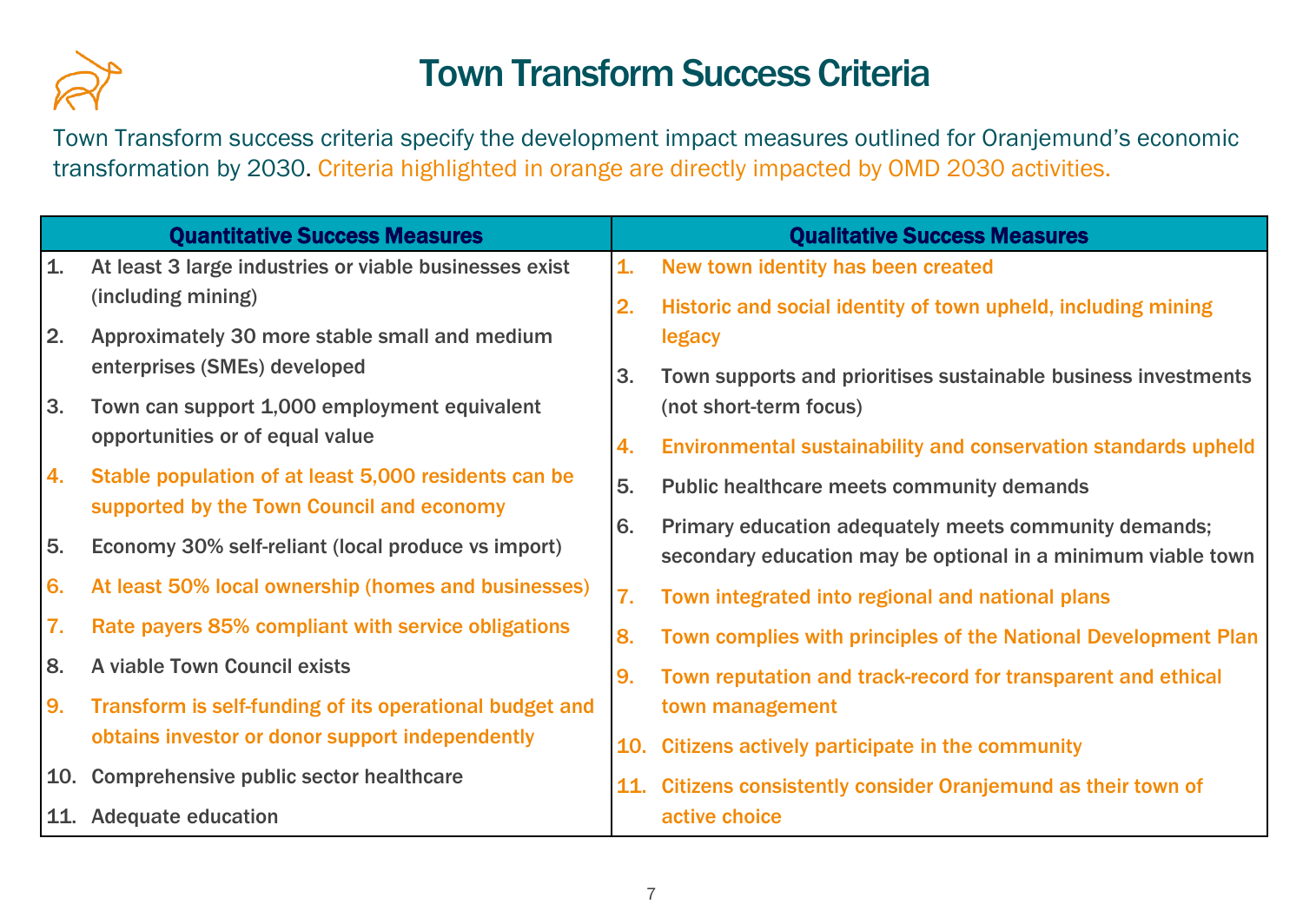



# PROJECT EXECUTION PLANS

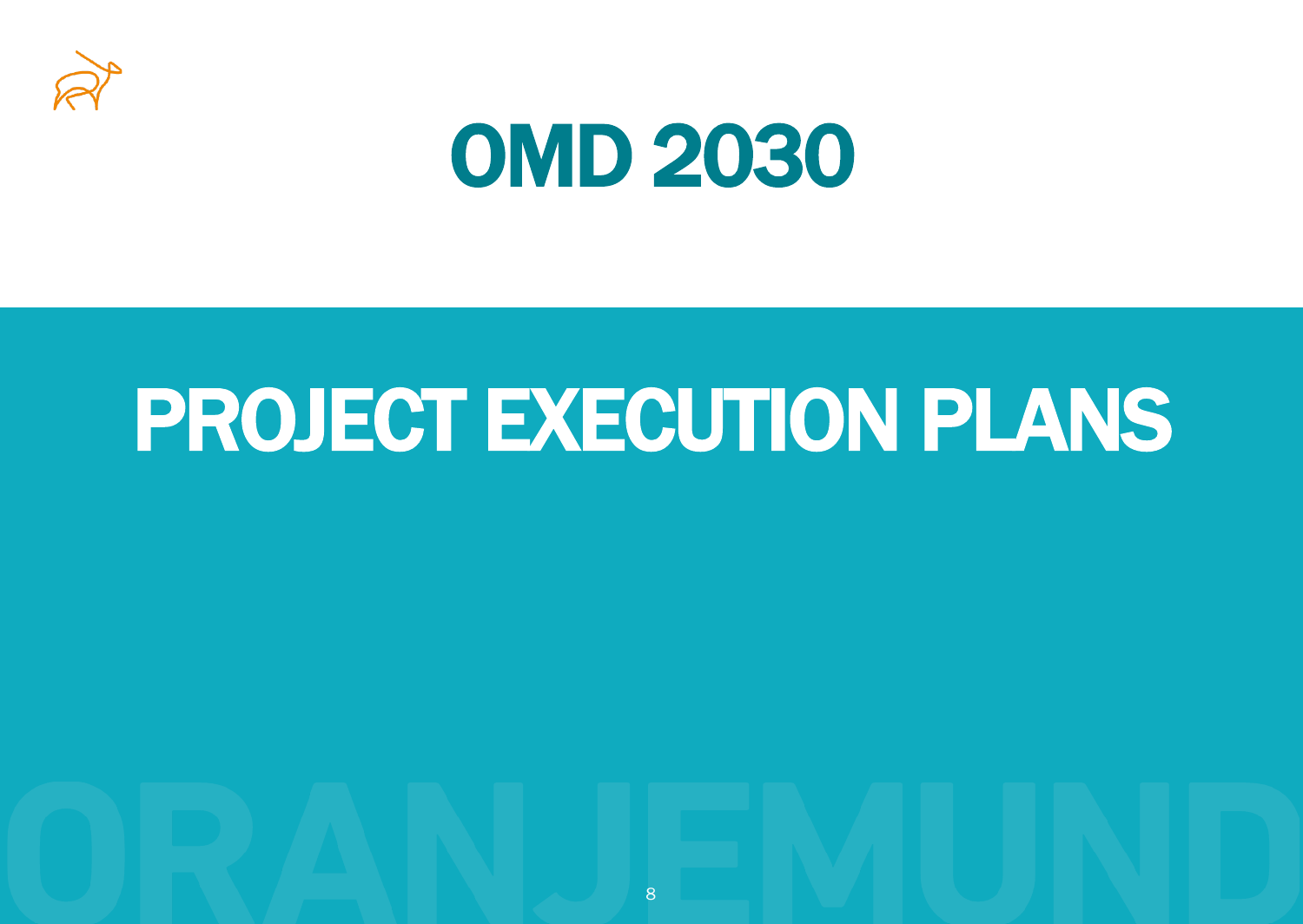

OMD 2030's organisational implementation plan

| <b>Category</b>                               | <b>Project/Deliverable</b>                                                     | 2022 End State                                                              | <b>Evaluation</b><br><b>Criteria</b>                                                     | <b>Transform</b><br><b>Success Criteria</b>                                   | <b>Asset</b><br>Impact                  |
|-----------------------------------------------|--------------------------------------------------------------------------------|-----------------------------------------------------------------------------|------------------------------------------------------------------------------------------|-------------------------------------------------------------------------------|-----------------------------------------|
| 1. Context:<br><b>OMD 2030</b><br>facilities, | 1. Raise N\$1,000,000<br>beyond direct Namdeb<br>enablement                    | N\$1,000,000 raised                                                         | Capacity,<br>sustainability                                                              | Implementation of<br>community and tourism<br>development projects            | N/A                                     |
| resourcing,<br>funding and<br>governance      | 2. Five-year development<br>strategy outlined                                  | Strategy complete and<br>operational                                        | Capacity,<br>objectivity,<br>sustainability                                              | Implementation of<br>community and tourism<br>development projects            | E9-10<br>house, Hub,<br>Jasper<br>house |
|                                               | 3. Board of Directors<br>structure revisited and<br>streamlined                | <b>Effective and efficient</b><br>Board. Articles of<br>Association amended | <b>Effective</b><br>governance                                                           | Effective governance and<br>compliance                                        | N/A                                     |
|                                               | 4. Structural alterations to<br>the Hub                                        | <b>Outside toilets for Hub</b><br>activities complete                       | Security of<br>premises<br>during outside<br>activities,<br>operational<br>effectiveness | Community engagement and<br>activation                                        | The Hub                                 |
|                                               | 5. Install hybrid solar<br>system                                              | System installed                                                            | As per terms of<br>contract                                                              | Town & environmental brand,<br>Community education,<br>engagement, activation | The Hub                                 |
|                                               | 6. HR & Financial policies &<br>procedures revised,<br>completed & implemented | Policies operational                                                        | Governance,<br>operational<br>effectiveness                                              | N/A                                                                           | N/A                                     |

ত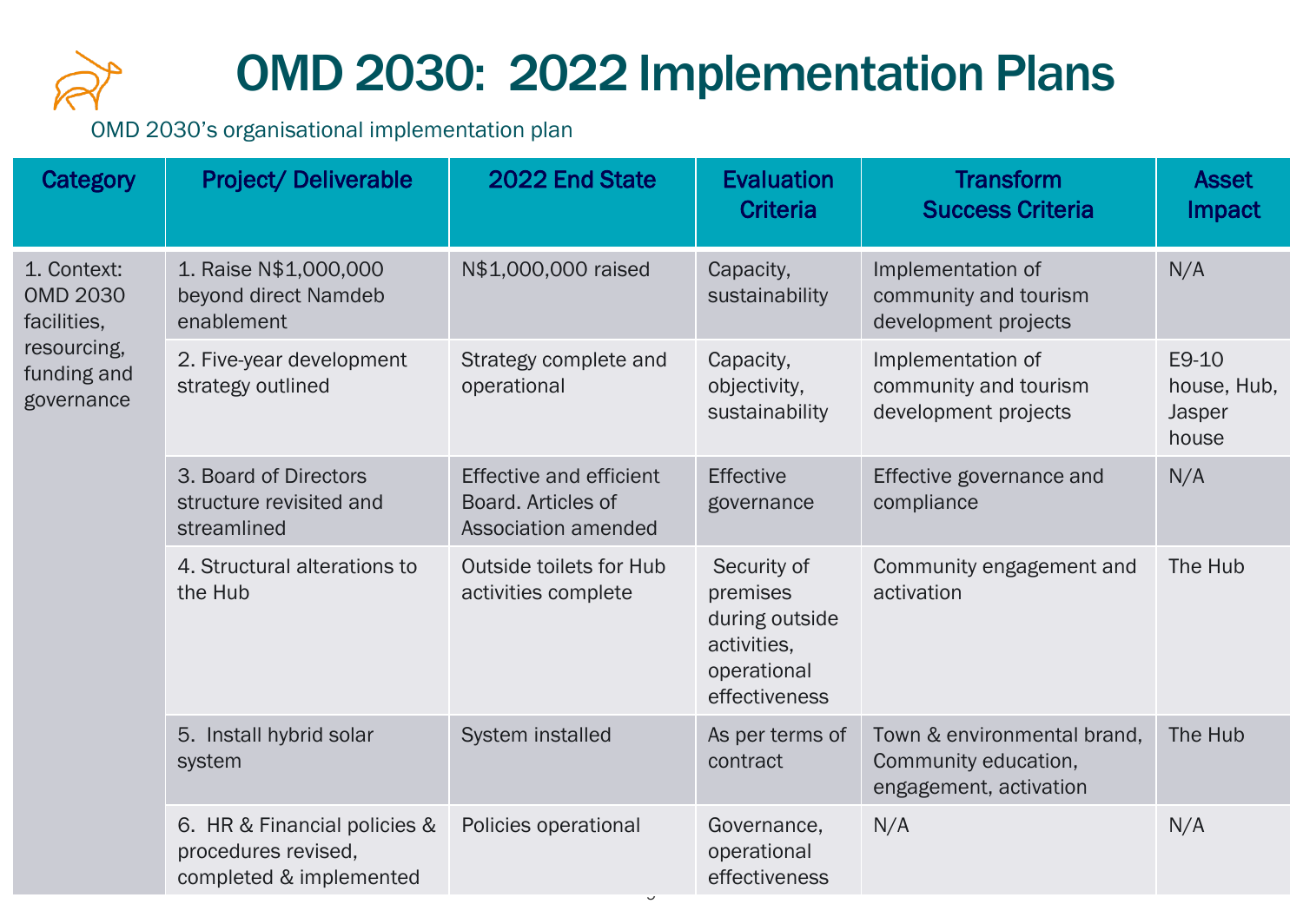OMD 2030's operational implementation plans 1 of 4: Tourism (in partnership with OMDis)

| Category                            | <b>Project/Deliverable</b>                                                                | 2022 End State                                                                    | <b>Evaluation</b><br><b>Criteria</b> | <b>Transform</b><br><b>Success Criteria</b>                                   | <b>Asset</b><br>Impact |
|-------------------------------------|-------------------------------------------------------------------------------------------|-----------------------------------------------------------------------------------|--------------------------------------|-------------------------------------------------------------------------------|------------------------|
| 1. Content:<br>Tourism<br>(General) | 1. Participate in 2 national or<br>regional tourism events                                | Attended events                                                                   | As per terms                         | Regional & national<br>integration                                            | N/A                    |
|                                     | 2. Regional tourism forum<br>operational                                                  | Inaugural meeting held;<br>committee formed                                       | As per terms                         | Regional and national<br>integration                                          | N/A                    |
|                                     | 3. Participation at the<br><b>Hospitality Association of</b><br>Namibia Annual Conference | Attended and gave<br>presentation                                                 | As per terms                         | Regional and national<br>integration                                          | N/A                    |
|                                     | 4. Hospitality training<br>programme completed                                            | 2 training events completed<br>(Tour guide - first aid &<br>hospitality training) | As per terms                         | New industry, new<br>SME's, town brand                                        | N/A                    |
| 2. Content:<br>Jasper House         | 5. Open Jasper House 7 days<br>a week                                                     | <b>Registration complete</b>                                                      | As per terms                         | Historic identity of the<br>town upheld, Town<br>brand.                       | Jasper<br>House        |
|                                     | 6. More than 1000 people<br>visit museum per annum                                        | 1000+ visitors January -<br>December 2022                                         | As per terms                         | Historic identity of the<br>town upheld, town<br>brand, economic<br>diversity | Jasper<br>House        |
|                                     | 7. Hold 2 events at the<br>museum                                                         | 2 events take place                                                               | As per terms                         | Historic identity of the<br>town upheld, town brand                           | Jasper<br>House        |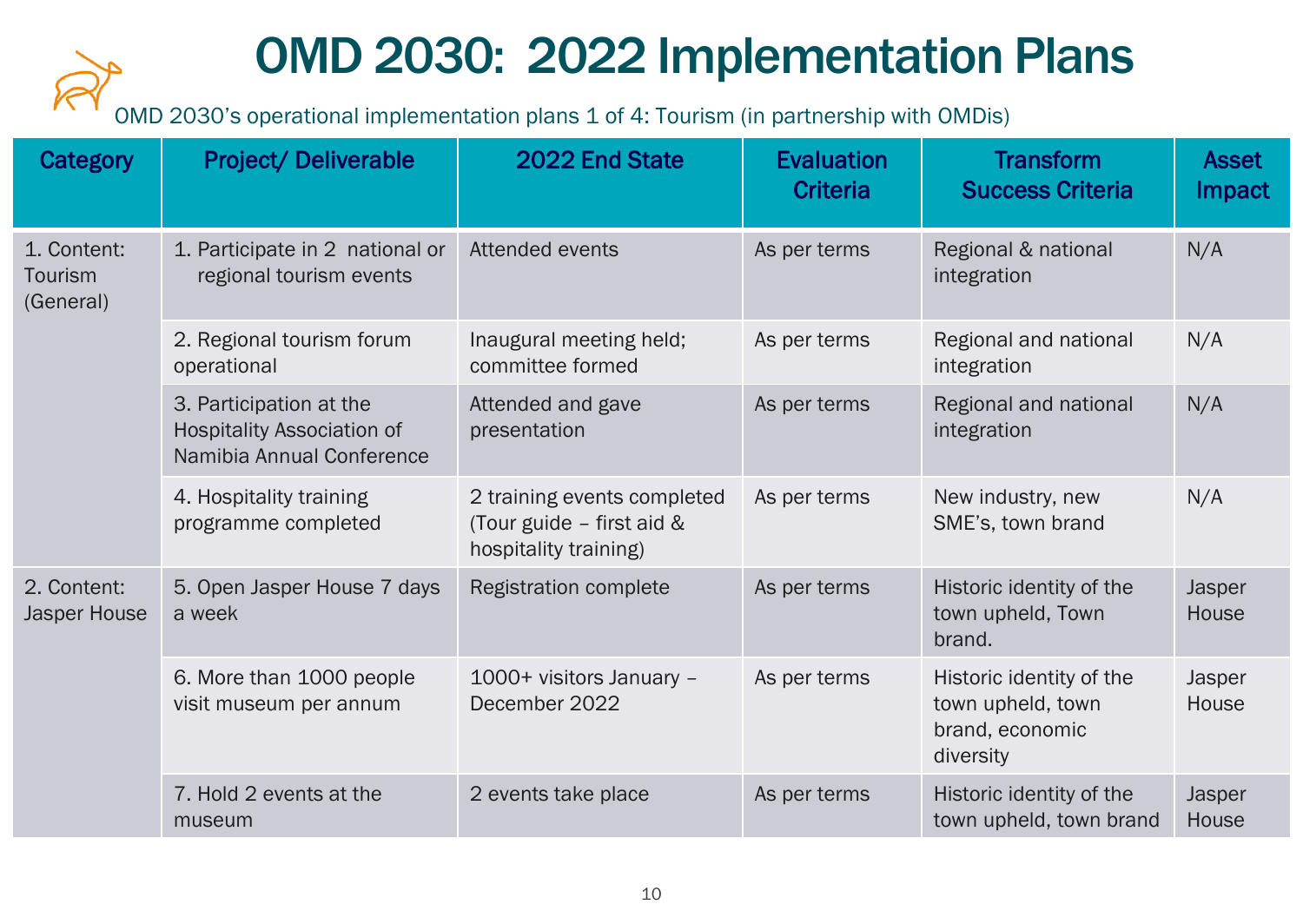

OMD 2030's operational implementation plans 2 of 4, Town Brand (together with OMDis) and Environmental Brand (together with OTC – not controllable)

| <b>Category</b>                                                  | <b>Project/Deliverable</b>                                                                                             | 2022 End State                                                            | <b>Evaluation Criteria</b>                                                                                            | <b>Transform</b><br><b>Success Criteria</b>                                                                                        | <b>Asset</b><br>Impact |
|------------------------------------------------------------------|------------------------------------------------------------------------------------------------------------------------|---------------------------------------------------------------------------|-----------------------------------------------------------------------------------------------------------------------|------------------------------------------------------------------------------------------------------------------------------------|------------------------|
| 1. Content:<br><b>Town Brand</b>                                 | 1. Continue to tell the<br>Oranjemund story                                                                            | Use variety of media<br>applications to tell<br>the 'Oranjemund<br>story' | Number of visitor<br>enquiries increase,<br>social media analytics<br>increase, 2 interviews<br>or articles published | New town and social<br>identity, town of choice.<br>Active citizenry<br>participation                                              | N/A                    |
| 2. Content:<br>Environmen<br>tal Brand<br>(Town for<br>Tomorrow) | 2. Complete environmental<br>audit of 3 schools & 2 local<br>businesses (in conjunction with<br>Eco-Awards)            | Audits complete                                                           | As per terms                                                                                                          | New town and social<br>identity, town of choice.<br>Active citizenry<br>participation,<br>environmental & social<br>sustainability | N/A                    |
|                                                                  | 3. Recycling programme gains<br>further traction                                                                       | 5 tonnes of waste<br>recycled (including<br>E-Waste)                      | 5+ tonnes waste<br>collected & recorded                                                                               | New town and social<br>identity, town of choice.<br>Active citizenry                                                               | N/A                    |
|                                                                  | 4. Environmental Management<br>Plan for Swartkop Hill<br>completed & implemented                                       | Plan completed &<br>first steps<br>implemented                            | Plan in place<br>As per terms                                                                                         | Active citizenry,<br>biodiversity conservation,<br>environmental & social<br>sustainability                                        | N/A                    |
|                                                                  | 5. 3 stakeholder engagement<br>meetings held about Swartkop<br>Hostel & Swartkop Hill<br>environmental & social issues | Community<br>meetings held                                                | As per terms                                                                                                          | New town and social<br>identity, active citizenry,<br>biodiversity conservation,<br>environmental & social<br>sustainability       | N/A                    |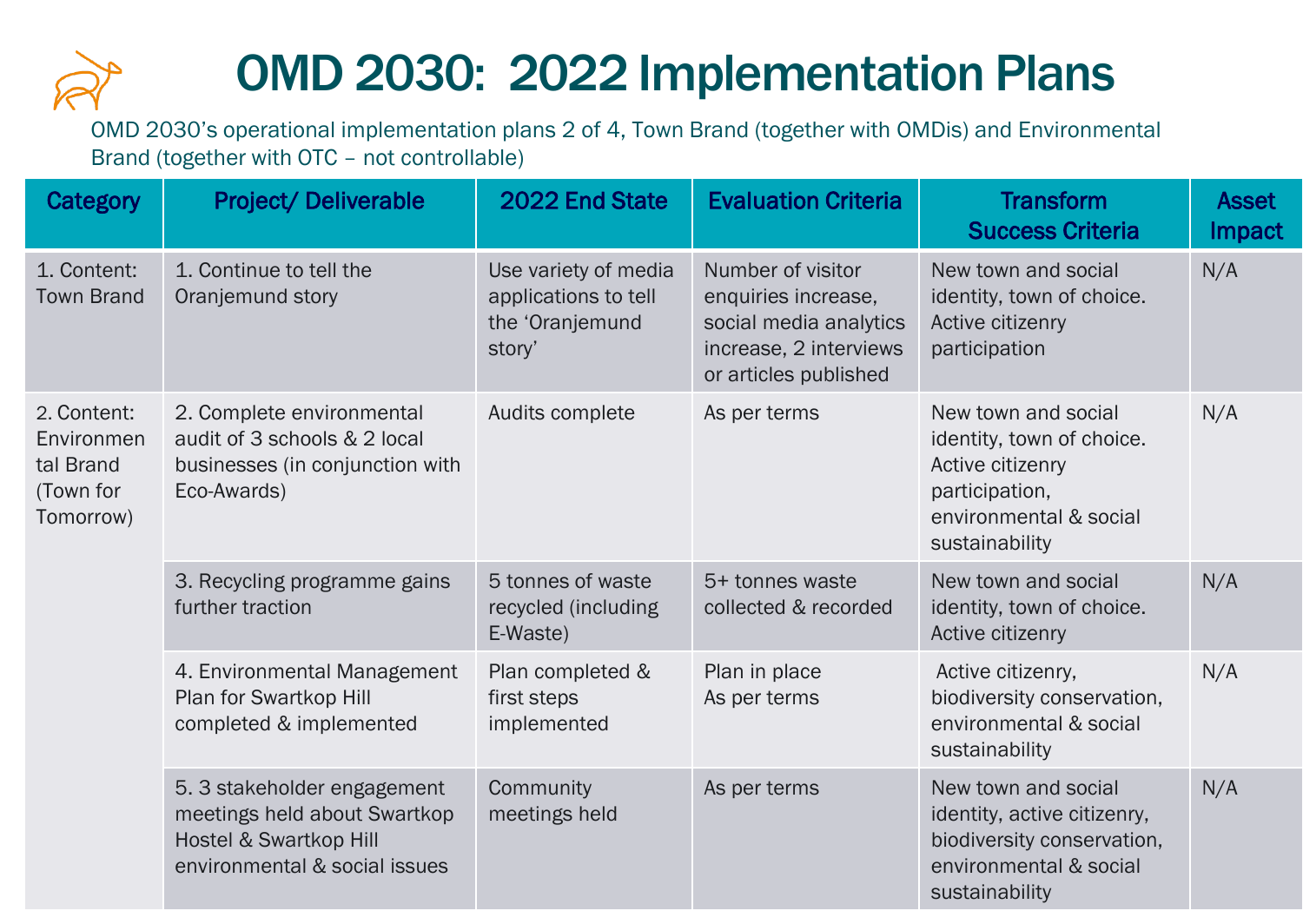

OMD 2030's operational implementation plans 3 of 4, Community Engagement

| Category                               | <b>Project/Deliverable</b>                         | 2022 End State                                                                                | <b>Evaluation Criteria</b>                          | <b>Transform</b><br><b>Success Criteria</b>                                                                  | <b>Asset</b><br><b>Impact</b> |
|----------------------------------------|----------------------------------------------------|-----------------------------------------------------------------------------------------------|-----------------------------------------------------|--------------------------------------------------------------------------------------------------------------|-------------------------------|
| 1. Content:<br>Community<br>Engagement | 1. Community<br><b>Newsletter</b>                  | 3 newsletters and<br>updates published                                                        | Required information<br>for citizens and<br>members | New town and social identity,<br>town of choice. Active citizenry<br>participation                           | N/A                           |
|                                        | 2. Social media                                    | Minimum of 3<br>social media posts<br>per week                                                | Active citizenry and<br>visitor participation       | New town and social identity,<br>town of choice. Active citizenry<br>participation                           | N/A                           |
|                                        | 3. Night Market                                    | 6 Night markets<br>held                                                                       | Active citizenry and<br>visitor participation       | New town and social identity,<br>town of choice. Active citizenry<br>participation, support local<br>economy | The Hub                       |
|                                        | 4. Use of community<br>volunteers in the<br>museum | Minimum of 2<br>volunteers trained<br>and regularly<br>involved with the<br>museum activities | Active citizenry<br>participation                   | New town and social identity,<br>town of choice. Active citizenry<br>participation, support local<br>economy | Jasper<br>House               |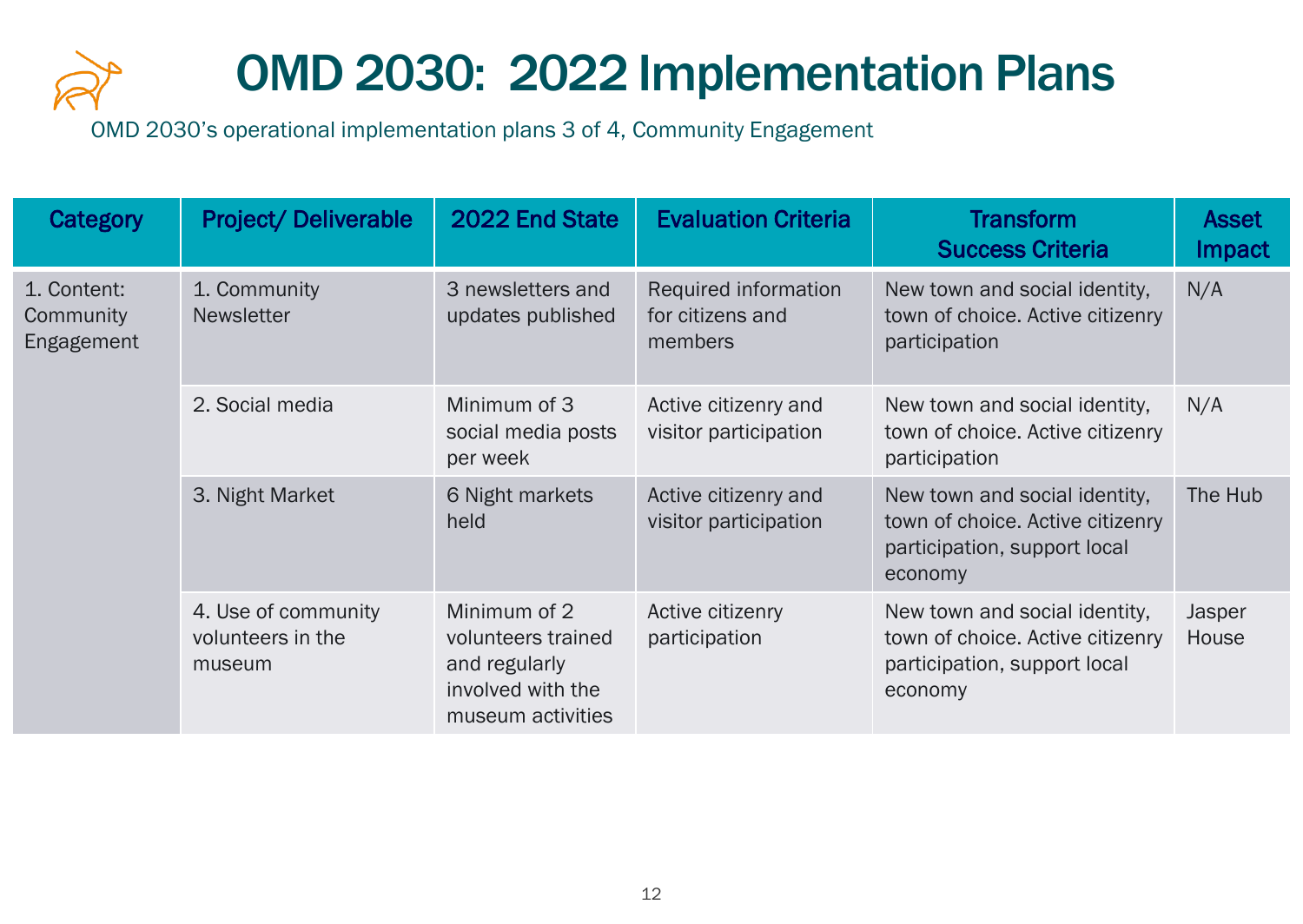

OMD 2030's operational implementation plans 4 of 4, Citizenry Activation (together with OMDis)

| <b>Category</b>                              | <b>Project/Deliverable</b>                                                                           | 2022 End State                                       | <b>Evaluation Criteria</b>                                  | <b>Transform</b><br><b>Success Criteria</b>         | <b>Asset</b><br>Impact |
|----------------------------------------------|------------------------------------------------------------------------------------------------------|------------------------------------------------------|-------------------------------------------------------------|-----------------------------------------------------|------------------------|
| 1.<br>Content<br><b>Citizenry Activation</b> | 1. Citizenry activation<br>component of Social<br>sustainability strategy<br>finalised & implemented | <b>Strategy</b><br>implemented                       | As per terms                                                | New town and social<br>identity, town of<br>choice  | N/A                    |
|                                              | 2. Level 2/3 training offered<br>to existing Community trained<br>Life coaches                       | 6 men and 6<br>women trained as<br>community coaches | As per terms                                                | New town and social<br>identity, town of<br>choice  | N/A                    |
|                                              | 3. Youth resilience workshops<br>launched                                                            | 1 pilot activity<br>complete                         | Active citizenry<br>participation                           | New town and social<br>identity, town of<br>choice  | N/A                    |
|                                              | 4. Male resilience workshop<br>series held in conjunction<br>with Salients                           | 1 workshop series<br>complete                        | Active citizenry<br>participation                           | New town and social<br>identity, town of<br>choice  | N/A                    |
|                                              | 5. Monthly Fun Runs<br>operational                                                                   | 10 runs held                                         | Active citizenry<br>participation, health<br>and well being | New town and social<br>identity, town of<br>choice  | N/A                    |
|                                              | 6. Monthly Yoga activities<br>piloted                                                                | Initial 3 session<br>pilot implemented &<br>reviewed | Active citizenry<br>participation, health<br>& well being   | New town and social<br>identity, town of<br>choice  | N/A                    |
|                                              | 7. Covid-19 support                                                                                  | As needs arise                                       | As per terms                                                | Active citizenry,<br>healthy, educated<br>community | N/A                    |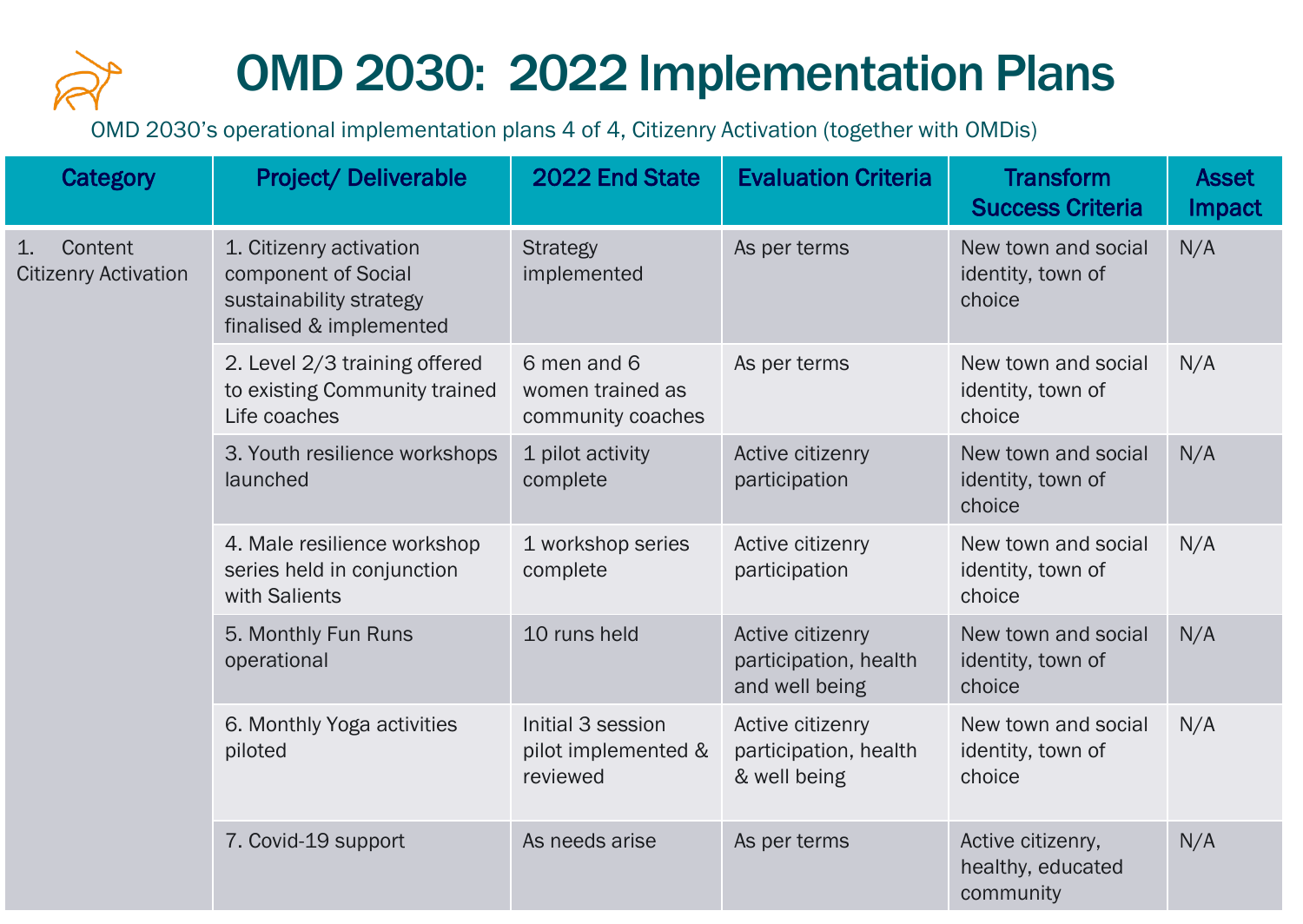

OMD 2030's organic economic and community development activities: Collective with OMDis and OTC (not controllable). 1 of 1

| Category                          | <b>Project/Deliverable</b>                                                            | 2022 End State                    | <b>Evaluation Criteria</b>        | <b>Transform</b><br><b>Success Criteria</b> | <b>Asset</b><br>Impact |
|-----------------------------------|---------------------------------------------------------------------------------------|-----------------------------------|-----------------------------------|---------------------------------------------|------------------------|
| Content:<br>$1_{-}$<br>Collective | 1. Collective Town Transform<br>Forum in place                                        | Forum operational                 | <b>Enhances</b><br>sustainability | Sustainable<br>investment                   | N/A                    |
|                                   | 2. Collective Town Transform<br>Strategy in place                                     | <b>Strategy Complete</b>          | <b>Enhances</b><br>sustainability | Sustainable<br>investment                   | N/A                    |
|                                   | 3. Develop and implement<br>Plan complete<br>collective Namibian Tourism<br>Expo plan | <b>Enhances</b><br>sustainability | Sustainable<br>investment         | N/A                                         |                        |
|                                   | 4. Attend Namibian Tourism<br>Expo as a collective                                    | Strategy complete                 | Enhances<br>sustainability        | Sustainable<br>investment                   | N/A                    |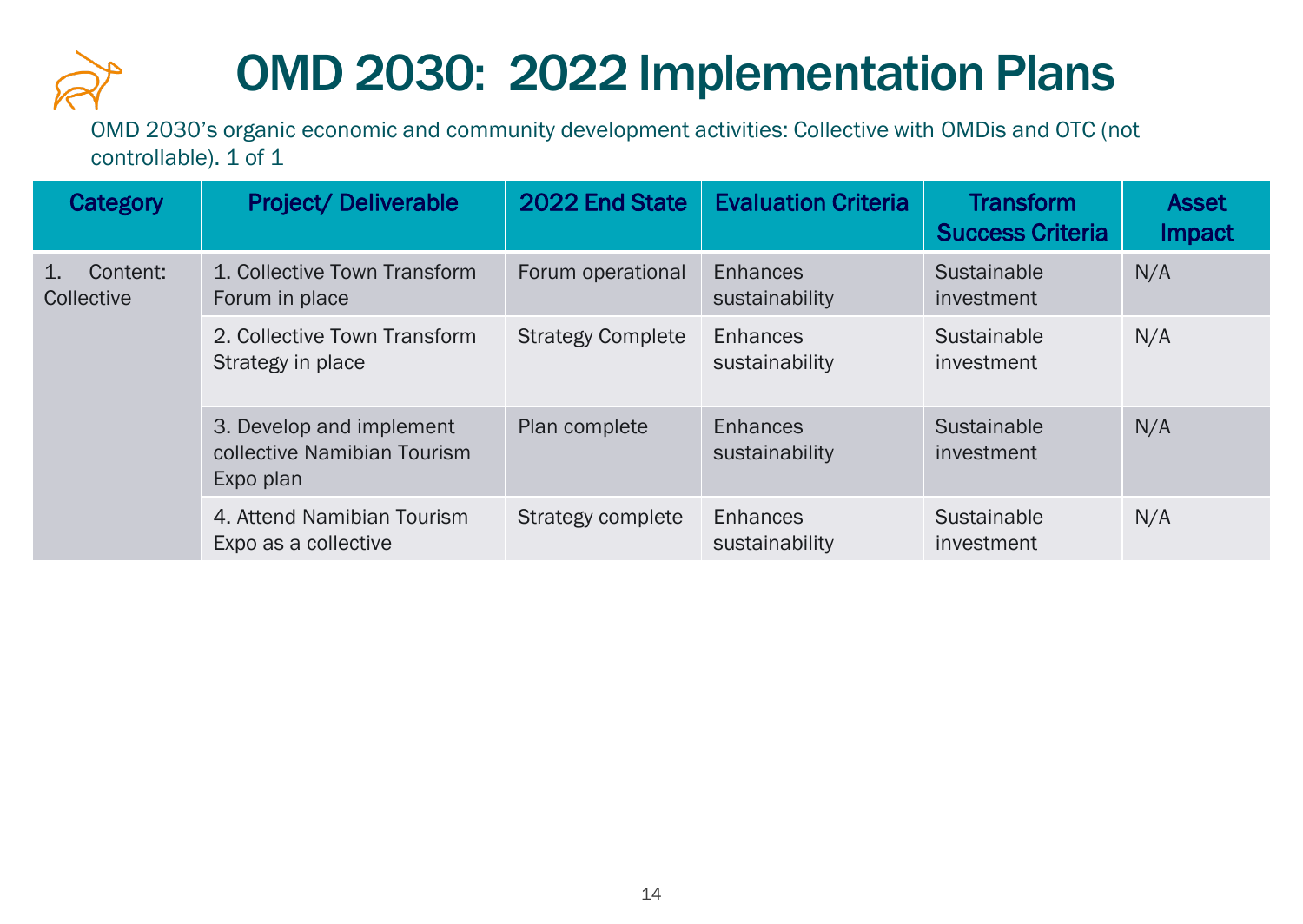



# 2022 Key Performance Indicators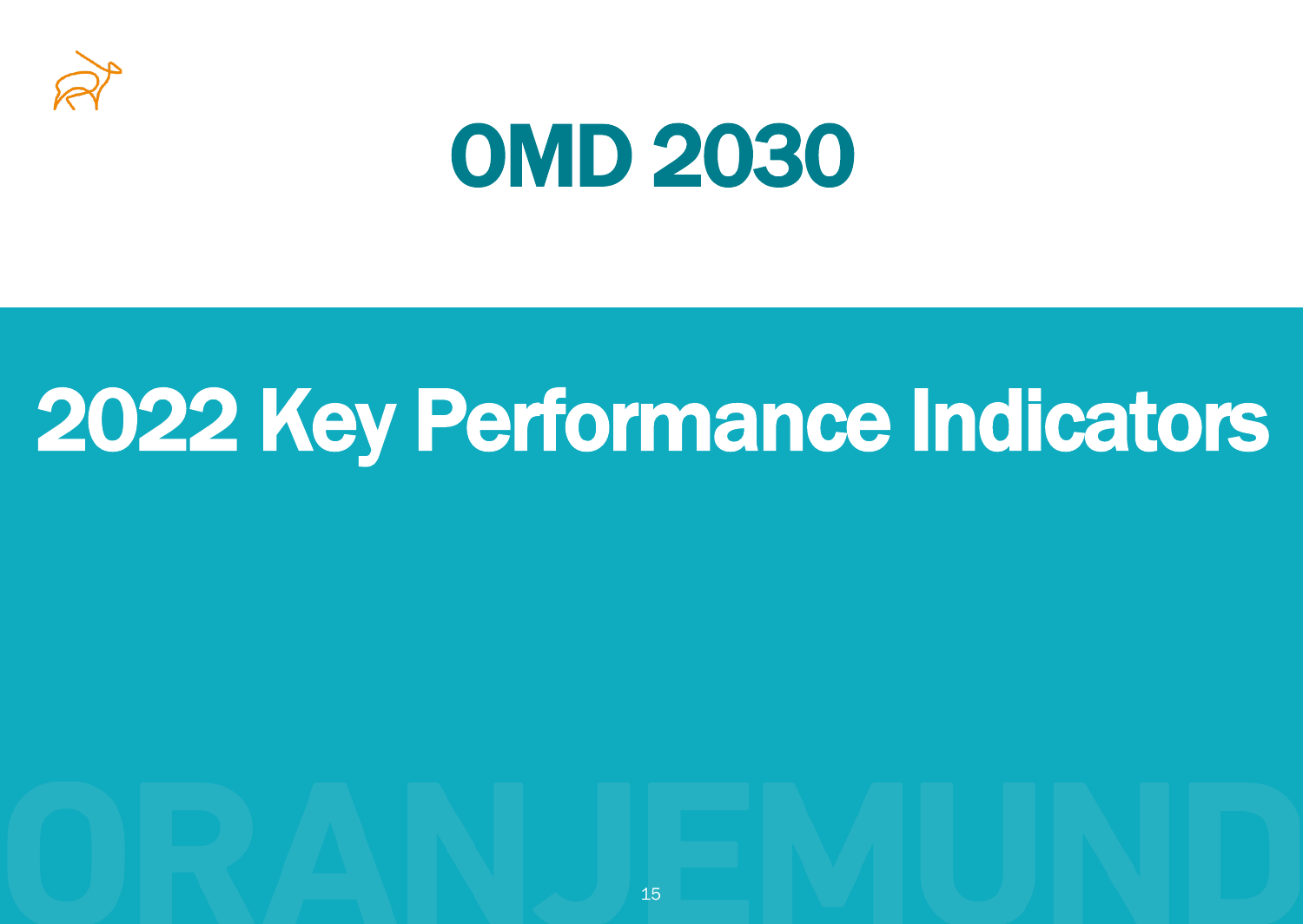#### OMD 2030: Key Performance Indicators

#### OMD 2030's KPI's are reportable to its Board of Directors

| Category                                                    | <b>Programme KPI</b>                                                                                                                                                                                                                                                                                              | Failure measures (in addition to KPI defaults)                                                            | <b>Status/Comment</b>                                                                         |
|-------------------------------------------------------------|-------------------------------------------------------------------------------------------------------------------------------------------------------------------------------------------------------------------------------------------------------------------------------------------------------------------|-----------------------------------------------------------------------------------------------------------|-----------------------------------------------------------------------------------------------|
| OMD 2030: Governance,<br>funding, resourcing,<br>facilities | • 5-Year strategy in place<br>N\$1,000,000 raised beyond Namdeb enablement<br>$\bullet$<br>Board of Directors structure revised<br>$\bullet$<br>Hub structural alterations completed<br>$\bullet$<br>Hybrid solar system installed<br>$\bullet$<br>HR & Financial policies revised                                | • No material asset allocation<br>Dependent on successful funding<br>application                          | Funding strategy<br>$\bullet$<br>must be developed,<br>despite asset<br>donation uncertainty. |
| Town Transform strategy                                     | Town Transform strategy revised, supported by OTC, Regional<br>$\bullet$<br>Government, GRN, OMDis, Namdeb and OMD 2030<br>New Town Transformation Forum operational<br>$\bullet$<br>Oranjemund Tourism strategy & plan operational & utilised by<br>collective exhibit at Namibian Tourism Expo                  | No structure, process or document to<br>substitute a post proclamation plan<br>Lack of Stakeholder buy in |                                                                                               |
| Tourism                                                     | Regional Tourism forum operational<br>$\bullet$<br>OMD 2030 participates in 2 national or regional tourism activities<br>$\bullet$<br>Participation in HAN National Conference<br>$\bullet$<br>Hospitality training complete<br>$\bullet$<br>Daily opening hours for Jasper House Museum<br>>1000 museum visitors | No material asset allocation<br>Lack of OMDis buy in                                                      |                                                                                               |
| <b>Town and Environmental</b><br><b>Brand</b>               | 2 interviews/articles published about the Oranjemund story<br>$\bullet$<br>Environmental audit completed for 3 schools & 2 businesses<br>$\bullet$<br>5 tonnes of waste recycled (including E-waste)<br>EMP for Swartkop Hill completed<br>$\bullet$<br>3 stakeholder engagements held<br>$\bullet$               | Lack of buy in from schools & businesses                                                                  |                                                                                               |
| <b>Citizenry Engagement</b>                                 | 3 community newsletters published<br>$\bullet$<br>3 social media posts per week<br>$\bullet$<br>6 Night Markets<br>2 Community volunteers assisting at Jasper House museum                                                                                                                                        | Lack of Community buy in                                                                                  |                                                                                               |
| <b>Citizenry Activation</b>                                 | Citizen activation strategy complete<br>Level 2/3 life coach training completed by community coaches<br>$\bullet$<br>1 pilot youth resilience event completed<br>$\bullet$<br>1 male resilience course completed<br>10 fun runs organized<br>3 yoga sessions implemented                                          |                                                                                                           |                                                                                               |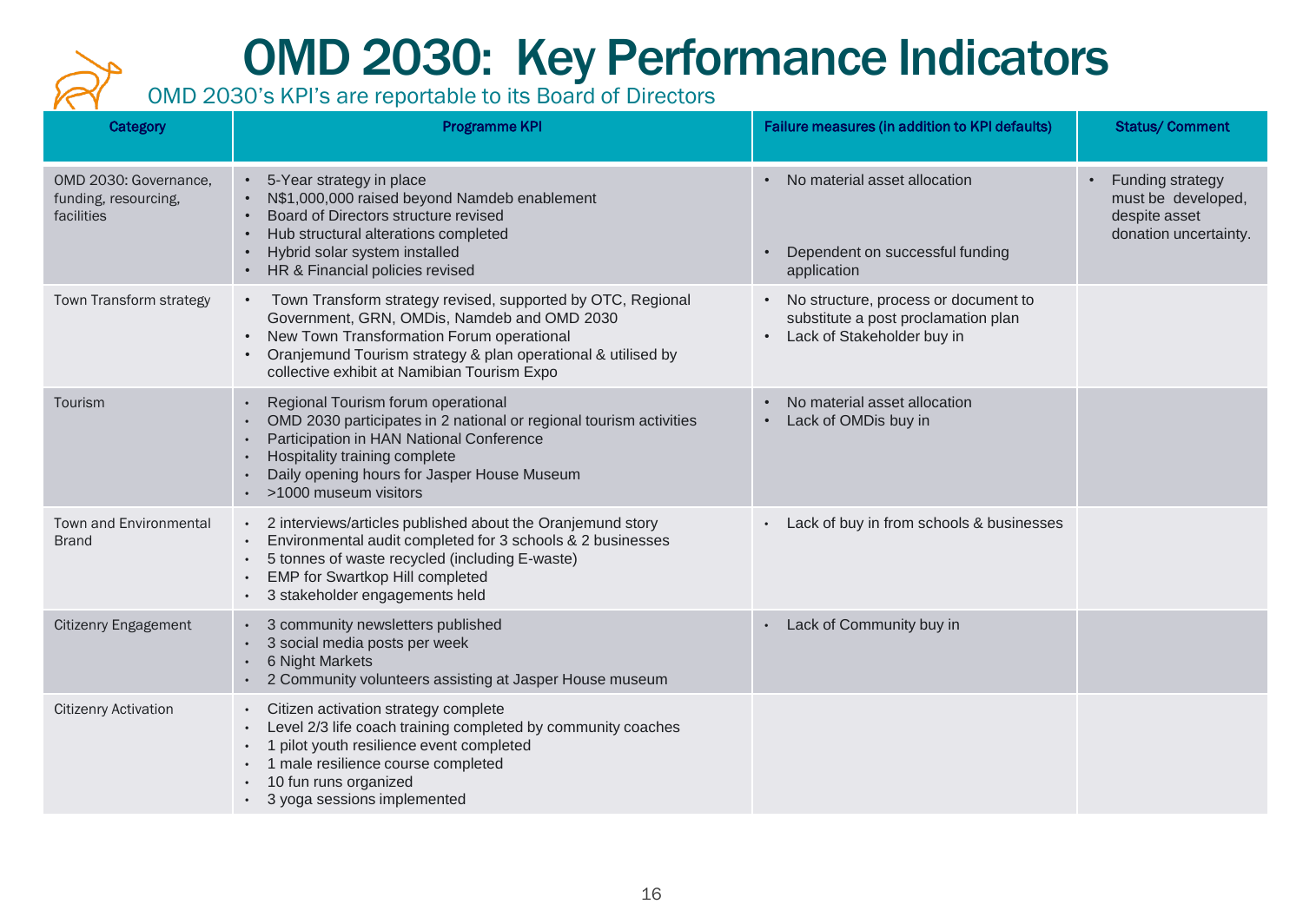



## Asset List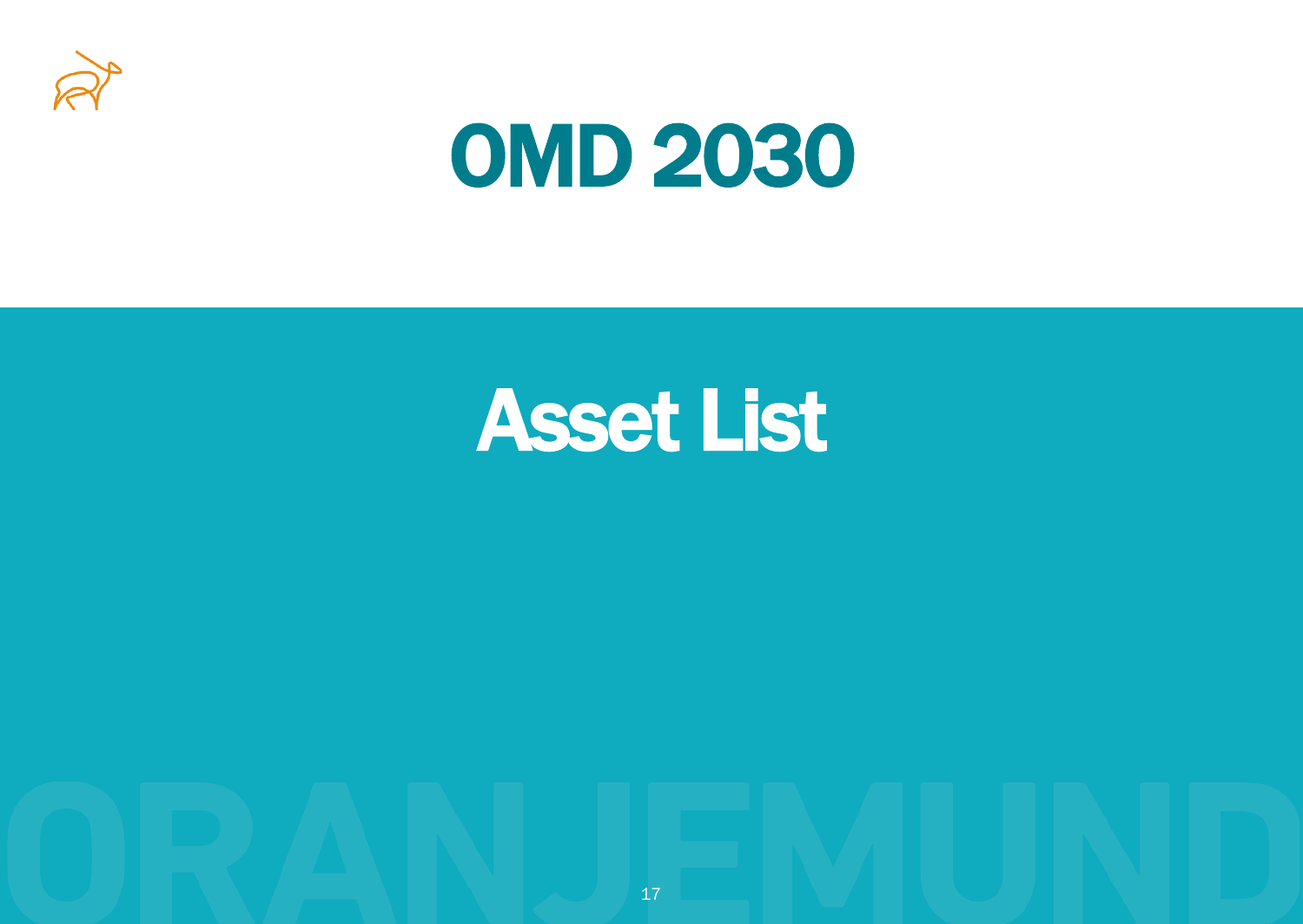

### OMD 2030: Asset List

The following assets are earmarked for OMD 2030 use in the future

| <b>Asset</b>   | Project                                                       | <b>Asset owner</b> | <b>Allocated Y/N</b> | <b>Provisional Budget</b><br>2022 |
|----------------|---------------------------------------------------------------|--------------------|----------------------|-----------------------------------|
| The Hub        | OMD 2030 office, TIC,<br><b>Market and Community</b><br>space | Namdeb             | N                    | 52,000                            |
| Jasper House   | Museum and Coffee shop                                        | Namdeb             | N                    | 200,000                           |
| E9-10th Avenue | Rental Income                                                 | Namdeb             | N                    | 5,000                             |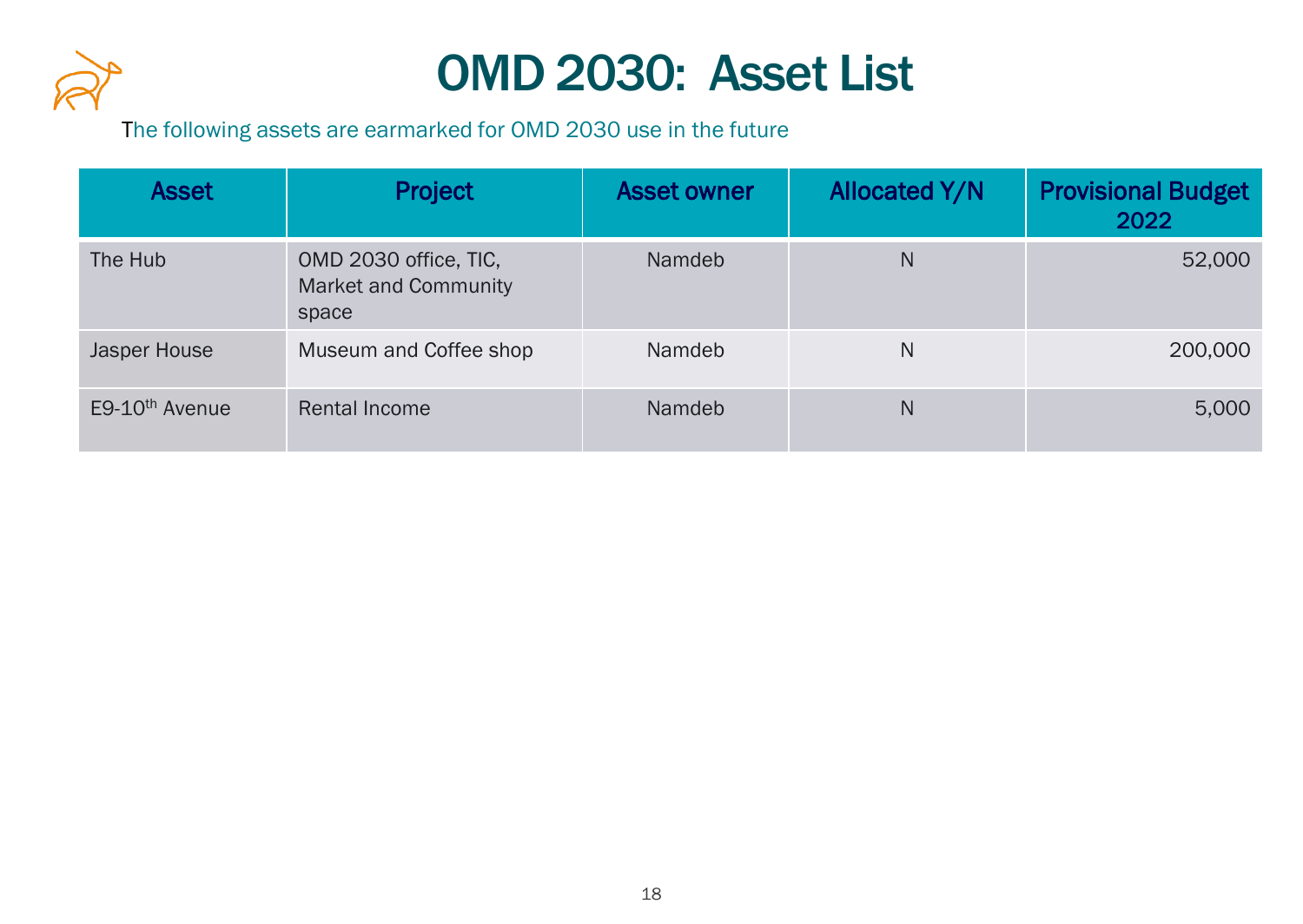



# Budget 2022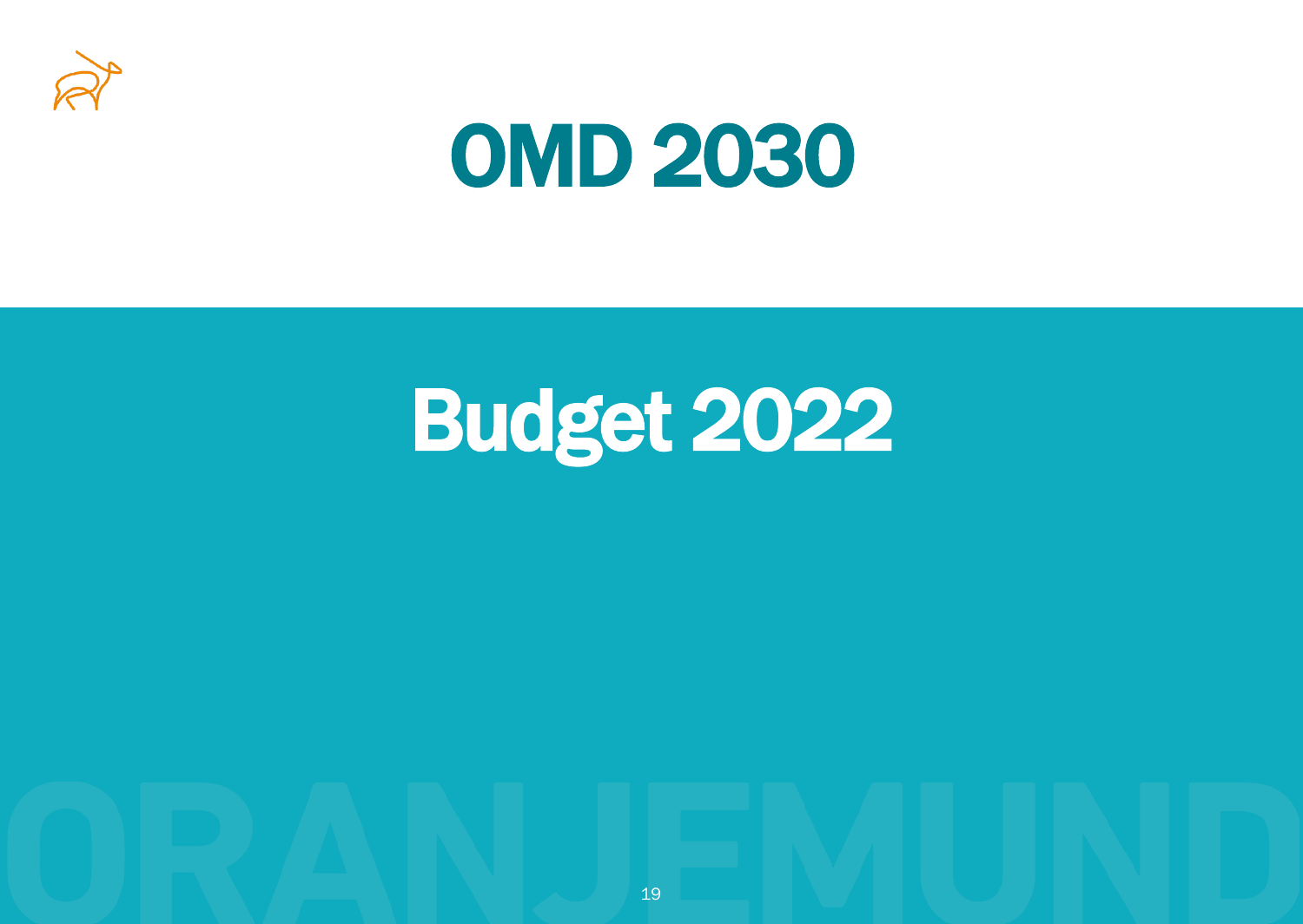

### OMD 2030: Financial Plan 2022

|                                                                 | Line Item<br>Cost | <b>Total Project</b><br><b>Gross Cost</b> | OMD 2030 Total Gross<br>Cost | External<br><b>Funding Cost</b> | Project<br>Income | <b>Total Project</b><br>Net OMD<br>2030 Cost | Total OMD<br>2030 Budget<br>Impact |
|-----------------------------------------------------------------|-------------------|-------------------------------------------|------------------------------|---------------------------------|-------------------|----------------------------------------------|------------------------------------|
|                                                                 | N\$               | N\$                                       | N\$                          | N\$                             | N\$               | N\$                                          | N\$                                |
| Budget Reserve December 2021                                    |                   |                                           |                              |                                 |                   |                                              | 674,705                            |
| New Budget Allocation for 2021 (Namdeb)                         |                   |                                           |                              |                                 |                   |                                              | 1,000,000                          |
| Total Cash Asset January 2021                                   |                   |                                           |                              |                                 |                   |                                              | 1,674,705                          |
| Cash Asset on Reserve (10%)                                     |                   |                                           |                              |                                 |                   |                                              | 167470                             |
| Total Budget Allocation for 2021                                |                   |                                           |                              |                                 |                   |                                              | 1,507,235                          |
| A. Organisational Spend                                         |                   | 1,295,040                                 | 1,055,040                    | 240,000                         | 66,000            | 989,040                                      | 989,040                            |
| Staff                                                           | 712,500           | 712,500                                   | 712,500                      |                                 |                   | 712,500                                      |                                    |
| <b>Operational Costs</b>                                        | 144,240           | 144,240                                   | 144,240                      |                                 |                   | 144,240                                      |                                    |
| Office Equipment                                                | 37,000            | 37,000                                    | 37,000                       |                                 |                   | 37,000                                       |                                    |
| Travel                                                          | 90,000            | 90,000                                    | 90,000                       |                                 |                   | 90,000                                       |                                    |
| Legal, Registration, Licences                                   | 94,300            | 94,300                                    | 4,3000                       | 90,000                          |                   | 4,300                                        |                                    |
| Banking (charges and interest)                                  | 10,000            | 10,000                                    | 10,000                       |                                 | 16,000            | 0.0                                          |                                    |
| $E9 - 10$ <sup>th</sup> Avenue                                  | 5,000             | 5,000                                     | 5,000                        |                                 | 50,000            | 0.0                                          |                                    |
| Hub Structural Alterations & Long-term Maintenance              | 202,000           | 202,000                                   | 52,000                       | 150,000                         |                   | 52,000                                       |                                    |
| <b>B.</b> Project Spend                                         |                   | 1,225,650                                 | 589,250                      |                                 | 631,400 121,750   | 467,500                                      | 467,500                            |
| Tourism (Jasper House, Activities, Expo)                        | 768,000           | 768,000                                   | 323,000                      | 445,000                         | 87,000            | 236,000                                      |                                    |
| Town & Environmental Brand (incl. Town for Tomorrow, recycling) | 226,900           | 226,900                                   | 130,500                      | 96,400                          |                   | 130,500                                      |                                    |
| Citizenry Engagement (incl. shop, outside facilities, printing) | 10,750            | 10,750                                    | 10,750                       |                                 | 14,500            |                                              |                                    |
| <b>Citizenry Activation</b>                                     | 415,000           | 415,,000                                  | 125,000                      | 290,000                         | 20,250            | 104,750                                      |                                    |
| C. Contingency                                                  |                   | 72,827                                    | 72,827                       |                                 |                   | 72,827                                       | 72,827                             |
|                                                                 | 72,827            | 72,827                                    | 72,827                       |                                 |                   | 72,827                                       |                                    |
|                                                                 |                   |                                           |                              |                                 |                   |                                              |                                    |
| Total Allocated Budget for 2021<br>Remaining Budget 2021        |                   |                                           |                              |                                 |                   |                                              | $-1,529,367$<br>$-22,132$          |
|                                                                 |                   |                                           |                              |                                 |                   |                                              |                                    |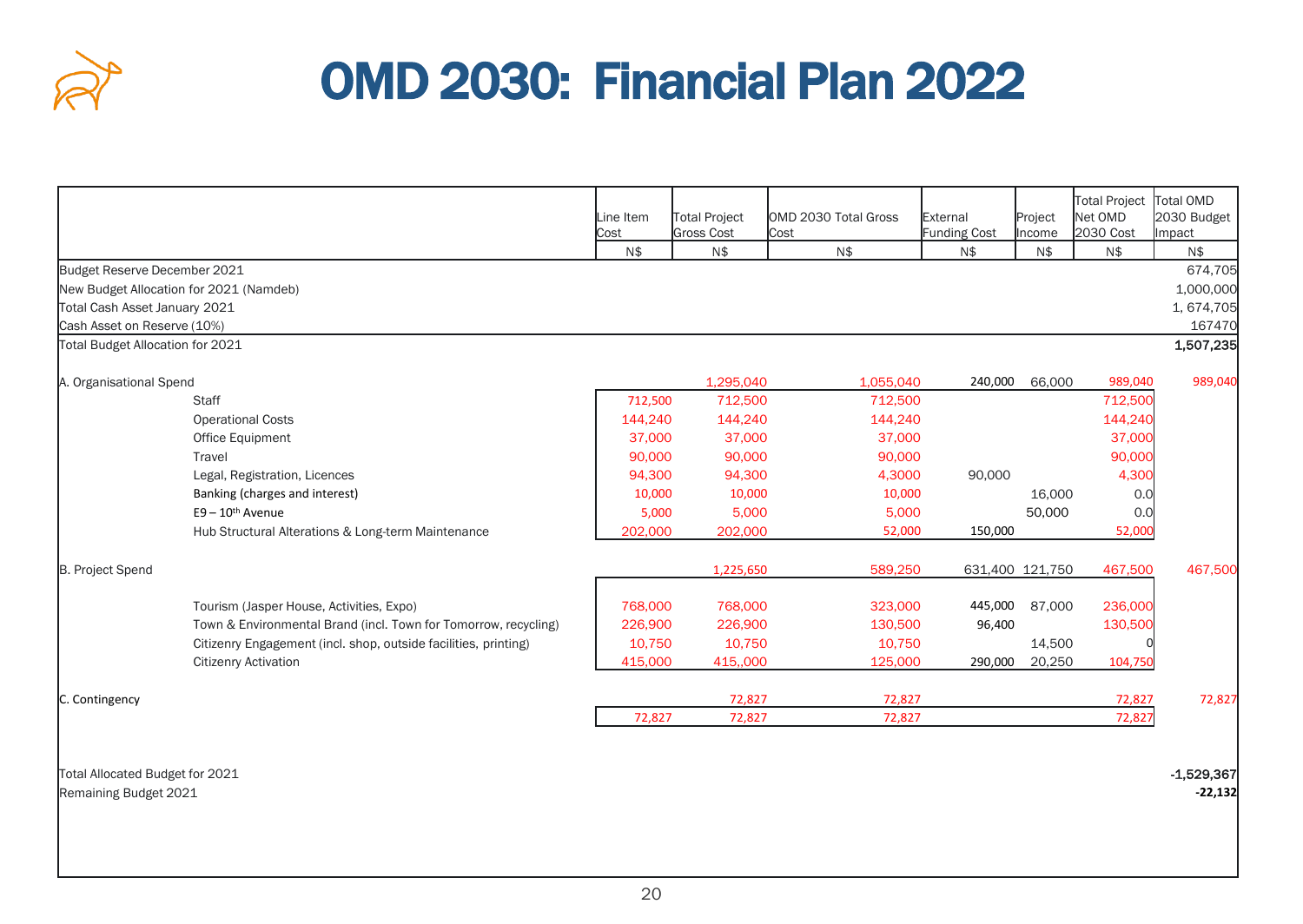

#### EXTERNAL FUNDING SOURCES 2021 & PREDICTED OMD 2030 INCOME 2022 BEYOND DIRECT NAMDEB ENABLEMENT

| <b>SOURCE</b>                                        | <b>VALUE OF 2021</b><br><b>DONATION (N\$)</b> | <b>PREDICTED VALUE OF</b><br>2022 DONATION (N\$) | <b>NOTES</b>                                                                                                 |
|------------------------------------------------------|-----------------------------------------------|--------------------------------------------------|--------------------------------------------------------------------------------------------------------------|
| <b>OMD 2030 Direct Income</b><br>Generation          | 94,940                                        | 187,500                                          | Property rental, Sales, Events, Bank Interest                                                                |
| <b>OMDis Tourism Activities</b>                      | 544,300                                       | 425,000                                          | Museum Support, Tour Guide & Hospitality Training. In<br>partnership with OMDis                              |
| Namdeb (General)                                     | 259,000                                       | 150,000                                          | Jasper House renovations, use of truck for recycling<br>transport, Stakeholder engagement expenses           |
| <b>Salients Alliance</b>                             | 290,000                                       | 290,000                                          | <b>Citizenry Activation programme development,</b><br>Resilience workshops & coaching accreditation delivery |
| <b>Rodney Feris &amp; Anthony</b><br><b>Phillips</b> | 90,000                                        | 90,000                                           | <b>Pro Bono Auditing Fees</b>                                                                                |
| <b>Bank Windhoek</b>                                 | 90,000                                        | 90,000                                           | Pro Bono monthly financial checks                                                                            |
| <b>OTC</b>                                           |                                               | 20,000                                           | <b>Tourism Expo Transport</b>                                                                                |
| <b>Community Donations</b>                           | 2,450                                         | 3,000                                            | <b>Various projects</b>                                                                                      |
| <b>Spar</b>                                          | 1,560                                         | 4,000                                            | Batteries for museum, Covid donations, Use of forklift<br>truck for recycling removal                        |
| Namibgreen                                           | 4,000                                         | 10,000                                           | E waste container, truck to transport E-waste                                                                |
| <b>Claud Bosch Architects</b>                        | 4,000                                         |                                                  | Transport & accommodation for Eco-Awards assessor                                                            |
| <b>TOTAL</b>                                         | 1,380,250                                     | 1,269,500                                        |                                                                                                              |